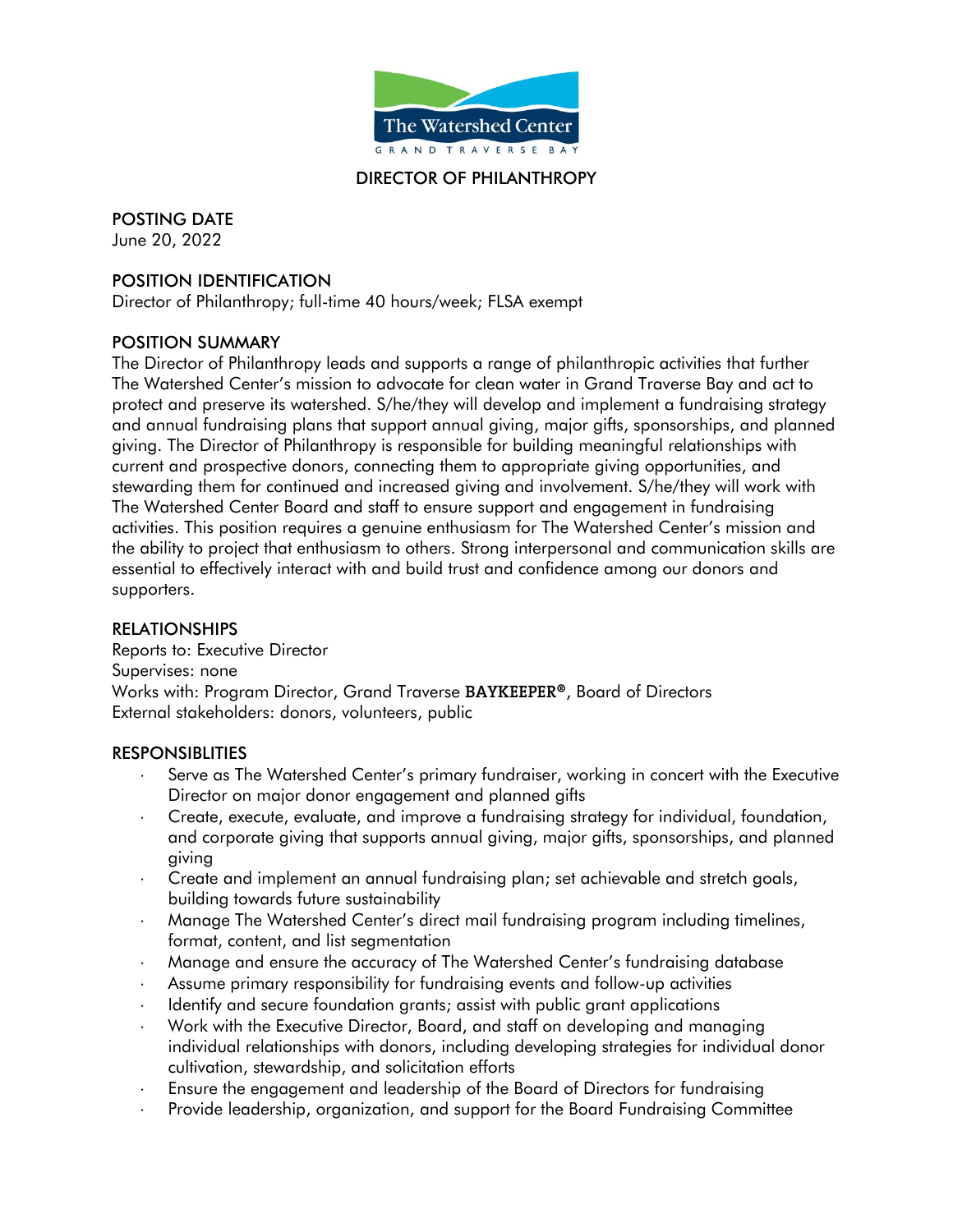

- Maintain an awareness of ongoing and future projects and initiatives that may be of interest to current and potential donors
- Represent The Watershed Center in the community, connecting with donors and prospects to help grow awareness and financial resources
- Perform other related duties as required and assigned by the Executive Director

## STANDARDS OF PERFORMANCE

Success is measured by the degree to which:

- Required work is completed on time and budget goals are met
- Written communication is clear, concise, professional, and free from error
- Fundraising strategy and annual fundraising plans are adhered to and improved when appropriate
- The number of annual donors and the average individual gift amount increases each year
- Fundraising database is continually maintained for accuracy and completeness
- Reported level of satisfaction from donors averages good or better
- Board and the Executive Director is satisfied with the fundraising strategy and annual fundraising plan creation and implementation

#### . QUALIFICATIONS

- Strategic understanding of current and evolving trends in philanthropy and funding streams; ability to leverage them to advance The Watershed Center's mission and strategic plan
- Able to convey and connect prospective donors with The Watershed Center's mission
- Experience independently soliciting and cultivating donor prospects
- Extremely detail-oriented with strong organization skills
- Excellent prioritization and multi-tasking abilities
- Ability to gather, analyze, and summarize information including numerical and financial data
- Exhibit excellent time management skills and ability to meet deadlines
- Demonstrated ability to work independently and as part of a team; ability to empower a team-oriented approach to leadership of The Watershed Center's fundraising efforts
- Exhibit professionalism, with superior social and interpersonal skills
- Excellent verbal and written communication skills in the English language
- Effective problem-solving skills
- Proficient in the use of Microsoft Office Suite and Salesforce
- Able to work flexible hours, including occasional evenings and weekends
- Desire to learn and grow professionally
- At least three years of relevant experience, preferably in the non-profit sector
- Bachelor's degree with excellent academic performance

# **COMPENSATION**

The Director of Philanthropy is an exempt, full-time position with a competitive salary commensurate with background and experience (\$55,000-\$70,000). The Watershed Center offers benefits including matching IRA contributions, health and dental insurance, and a flexible work schedule.